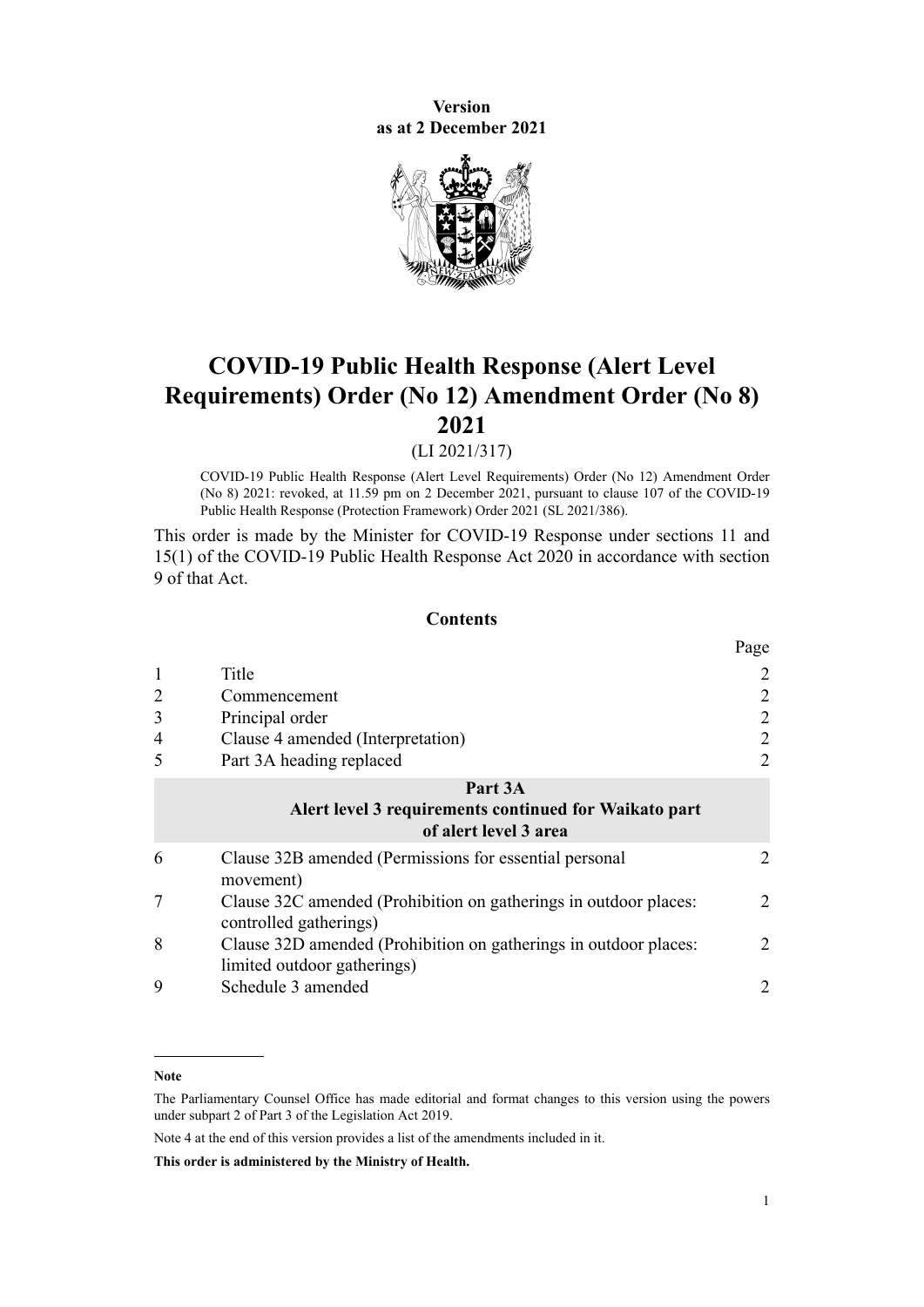<span id="page-1-0"></span>[10](#page-2-0) [Schedule 4 amended](#page-2-0) [3](#page-2-0)

## **Order**

#### **1 Title**

This order is the COVID-19 Public Health Response (Alert Level Require‐ ments) Order (No 12) Amendment Order (No 8) 2021.

## **2 Commencement**

This order comes into force at 11.59 pm on 19 October 2021.

## **3 Principal order**

This order amends the [COVID-19 Public Health Response \(Alert Level](http://legislation.govt.nz/pdflink.aspx?id=LMS549702) [Requirements\) Order \(No 12\) 2021](http://legislation.govt.nz/pdflink.aspx?id=LMS549702).

#### **4 Clause 4 amended (Interpretation)**

- (1) In [clause 4\(1\),](http://legislation.govt.nz/pdflink.aspx?id=LMS549815) revoke the definition of **Northland part of the alert level 3 area**.
- (2) In [clause 4\(1\),](http://legislation.govt.nz/pdflink.aspx?id=LMS549815) definition of **part of the alert level 3 area**, revoke paragraph (b).

## **5 Part 3A heading replaced**

Replace the [Part 3A](http://legislation.govt.nz/pdflink.aspx?id=LMS563993) heading with:

## **Part 3A**

## **Alert level 3 requirements continued for Waikato part of alert level 3 area**

- **6 Clause 32B amended (Permissions for essential personal movement)** In [clause 32B\(1\) and \(2\),](http://legislation.govt.nz/pdflink.aspx?id=LMS563990) replace "and Northland parts" with "part".
- **7 Clause 32C amended (Prohibition on gatherings in outdoor places: controlled gatherings)**

In [clause 32C](http://legislation.govt.nz/pdflink.aspx?id=LMS563991), replace "and Northland parts" with "part".

**8 Clause 32D amended (Prohibition on gatherings in outdoor places: limited outdoor gatherings)**

In [clause 32D](http://legislation.govt.nz/pdflink.aspx?id=LMS563992), replace "and Northland parts" with "part".

## **9 Schedule 3 amended**

Revoke [Part 3](http://legislation.govt.nz/pdflink.aspx?id=LMS566689) of Schedule 3.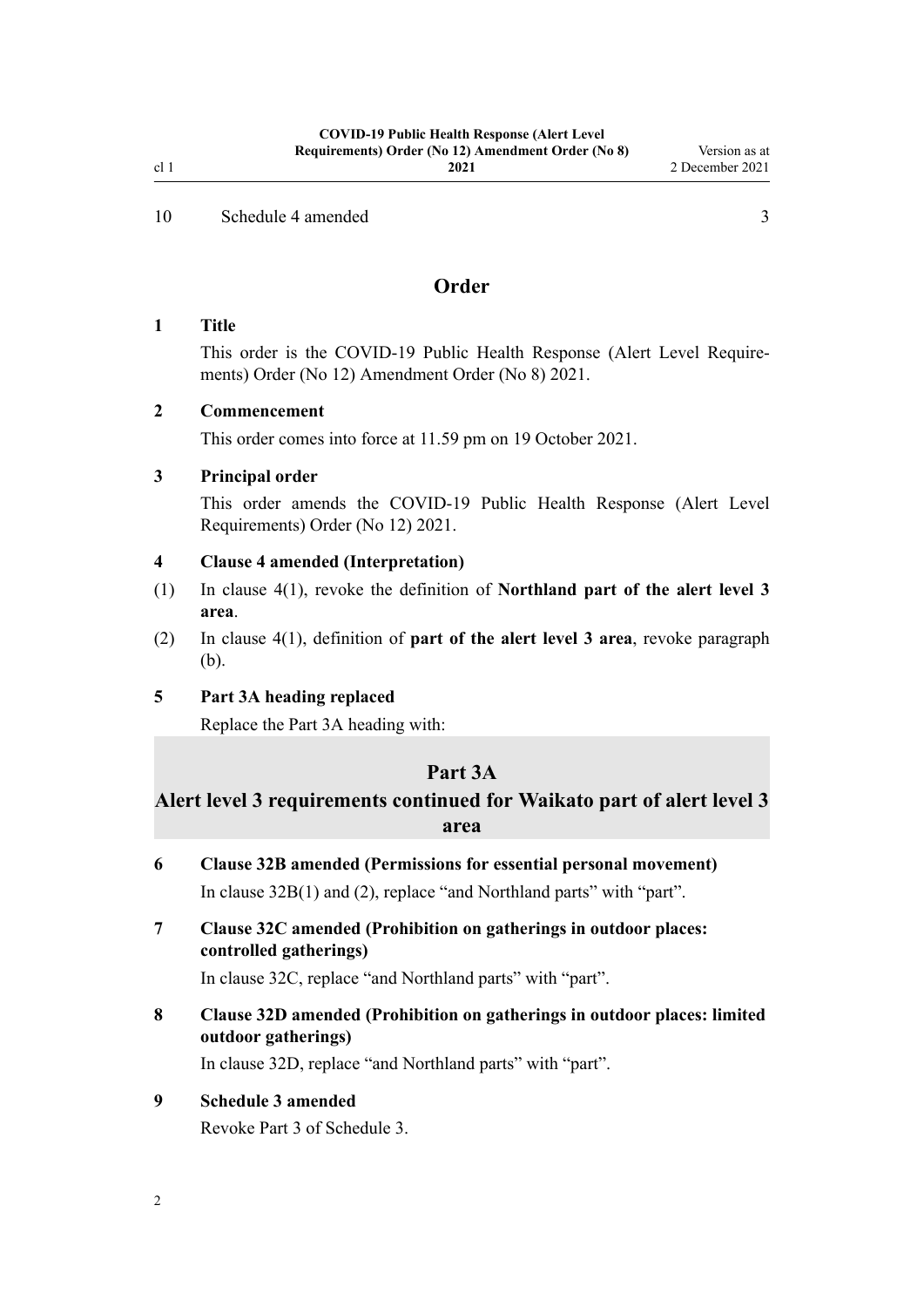## <span id="page-2-0"></span>**10 Schedule 4 amended**

Revoke [Part 3](http://legislation.govt.nz/pdflink.aspx?id=LMS566891) of Schedule 4.

Dated at Wellington this 19th day of October 2021.

Hon Chris Hipkins, Minister for COVID-19 Response.

## **Explanatory note**

*This note is not part of the order, but is intended to indicate its general effect.*

This order, which comes into force at 11.59 pm on 19 October 2021, amends the [COVID-19 Public Health Response \(Alert Level Requirements\) Order \(No 12\) 2021](http://legislation.govt.nz/pdflink.aspx?id=LMS549702) to remove Northland from the alert level 3 area.

## *Approval by resolution required*

This order must be approved by resolution and the House of Representatives before the expiry of the period described in [section 16\(2\)](http://legislation.govt.nz/pdflink.aspx?id=LMS344186) of the COVID-19 Public Health Response Act 2020. If this does not happen, the order is revoked on the expiry of that period.

Issued under the authority of the [Legislation Act 2019](http://legislation.govt.nz/pdflink.aspx?id=DLM7298104). Date of notification in *Gazette*: 19 October 2021.